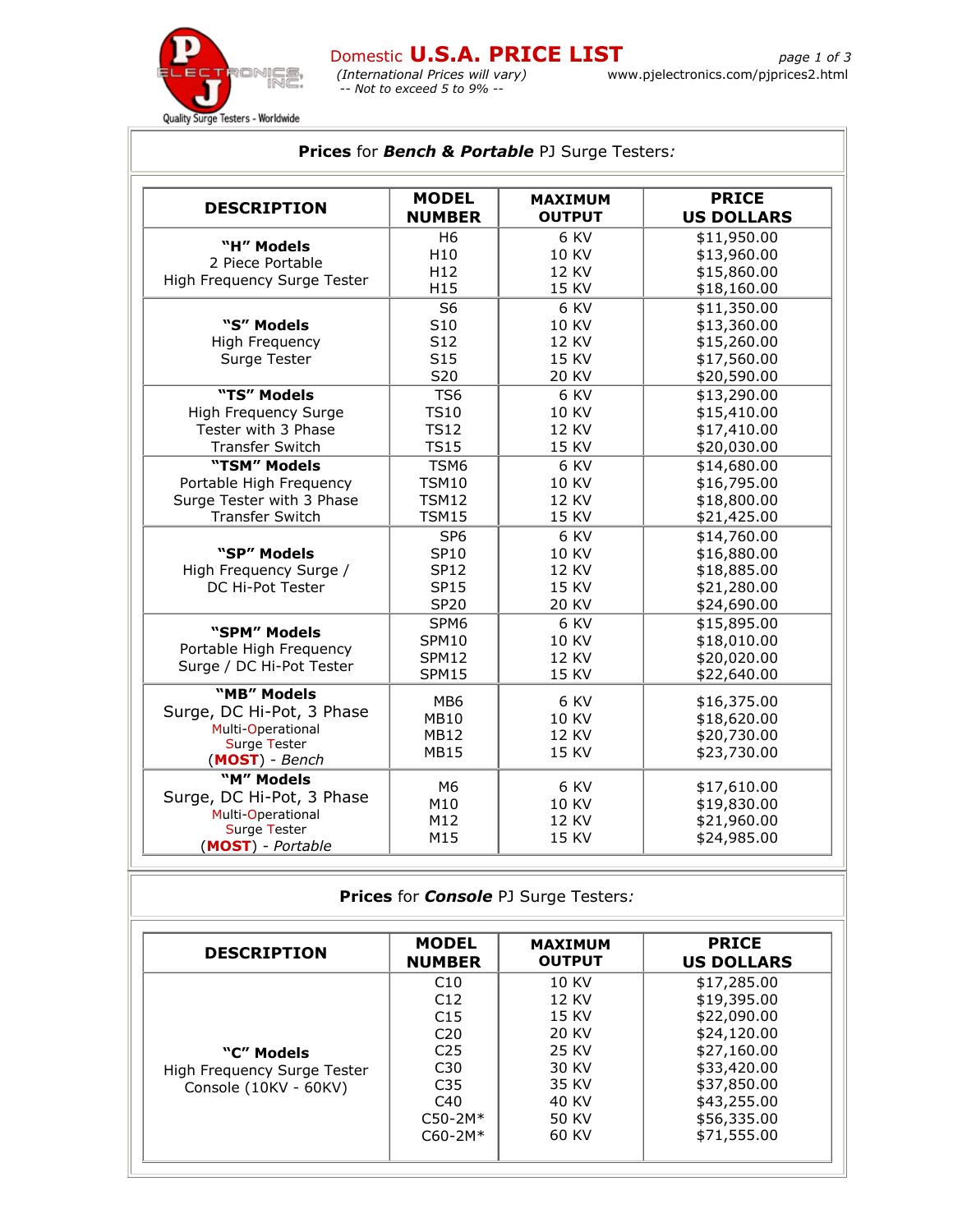### *Domestic*

## **U.S.A. PRICE LIST continued**

*(International Prices will vary) -- Not to exceed 5 to 9% --*

| <b>DESCRIPTION</b>                    | <b>MODEL</b><br><b>NUMBER</b> | <b>MAXIMUM</b><br><b>OUTPUT</b> | <b>PRICE</b><br><b>US DOLLARS</b> |
|---------------------------------------|-------------------------------|---------------------------------|-----------------------------------|
|                                       | <b>TC10</b>                   | 10 KV                           | \$19,675.00                       |
| "TC" Models                           | <b>TC12</b>                   | 12 KV                           | \$21,805.00                       |
| High Frequency Surge                  | <b>TC15</b>                   | 15 KV                           | \$23,880.00                       |
| Tester with 3 Phase                   | <b>TC20</b>                   | 20 KV                           | \$27,160.00                       |
| <b>Transfer Switch Console</b>        | TC <sub>25</sub>              | 25 KV                           | \$31,405.00                       |
|                                       | <b>TC30</b>                   | 30 KV                           | \$36,865.00                       |
|                                       | <b>HC10</b>                   | 10 KV                           | \$20,870.00                       |
| "HC" Models<br>High Frequency         | <b>HC12</b>                   | 12 KV                           | \$22,985.00                       |
|                                       | <b>HC15</b>                   | 15 KV                           | \$25,690.00                       |
|                                       | <b>HC20</b>                   | 20 KV                           | \$29,570.00                       |
|                                       | <b>HC25</b>                   | 25 KV                           | \$34,780.00                       |
| Surge / DC Hi-Pot                     | <b>HC30</b>                   | 30 KV                           | \$40,300.00                       |
| Console (10KV - 50KV)                 | <b>HC35</b>                   | 35 KV                           | \$43,255.00                       |
|                                       | <b>HC40</b>                   | 40 KV                           | \$48,670.00                       |
|                                       | HC50-2M*                      | 50 KV                           | \$61,960.00                       |
|                                       | <b>MC10</b>                   | 10 KV                           | \$23,285.00                       |
| "MC" Models                           | <b>MC12</b>                   | 12 KV                           | \$25,400.00                       |
| Surge, DC Hi-Pot, 3 Phase             | <b>MC15</b>                   | 15 KV                           | \$28,130.00                       |
| Multi-Operational                     | <b>MC20</b>                   | 20 KV                           | \$32,000.00                       |
| <b>Surge Tester</b><br>(MOST) Console | <b>MC25</b>                   | 25 KV                           | \$37,475.00                       |
|                                       | <b>MC30</b>                   | 30 KV                           | \$43,040.00                       |

available in 230-240VAC. Therefore, the C50, HC50 and C60 models are identified as Model C50-2M, Model HC50- 2M and Model C60-2M, respectively.

**--An Export Packing fee of \$150.00 US Dollars is applied to all testers shipped outside of the U.S.A.--**

RENTAL UNITS AVAILABLE on selected models. Call for information.

We provide TECHNICAL SUPPORT to all customers World-Wide. (*Visit our Tech Support link*) CALIBRATION SERVICES on all PJ Surge Testers also available.

## **ALL MODELS:**

- supplied with complete set of Instruction / Service manuals.
- come with a Certificate of Calibration traceable to NIST.
- meet IEEE's Standard 522-1992/2004 voltage rise time specification of 0.1µ sec.
- supplied with a Rigol Color Digital storage, programmable Oscilloscope with Software and a bonus USB Flash Drive. A color scope will show different **color**s of waveforms for the different channels on the oscilloscope.
- have a pulse rate of 50/60 pulses per second (pulse rate predicated on the line frequency).
- have a ground detector indicator to assure operator safety (120 Volt only).
- include a foot switch safety interlock.
- equipped to operate at 120VAC, 50/60Hz., single phase (except for 50KV & 60KV models).
- capable of testing extremely low inductances (armatures, 2-3 turn form coils, etc.) with use of a calibrated high voltage probe.
- capable of testing Fully Assembled Motors without rotating the Rotor.
- have dual waveform presentation: resonant current waveforms for low impedance windings & resonant voltage waveforms for high impedance windings.
- equipped with a digital voltage output panel meter.
- all PJ Surge Testers can surge test from 500 volts to the maximum "KV" rating of each respective model. For example, our 30KV models can surge test from 500 volts up to 30,000 volts.
- warranted against defective materials and workmanship\* for one year with lifetime, toll free technical support and 3 year oscilloscope warranty! \*at our factory